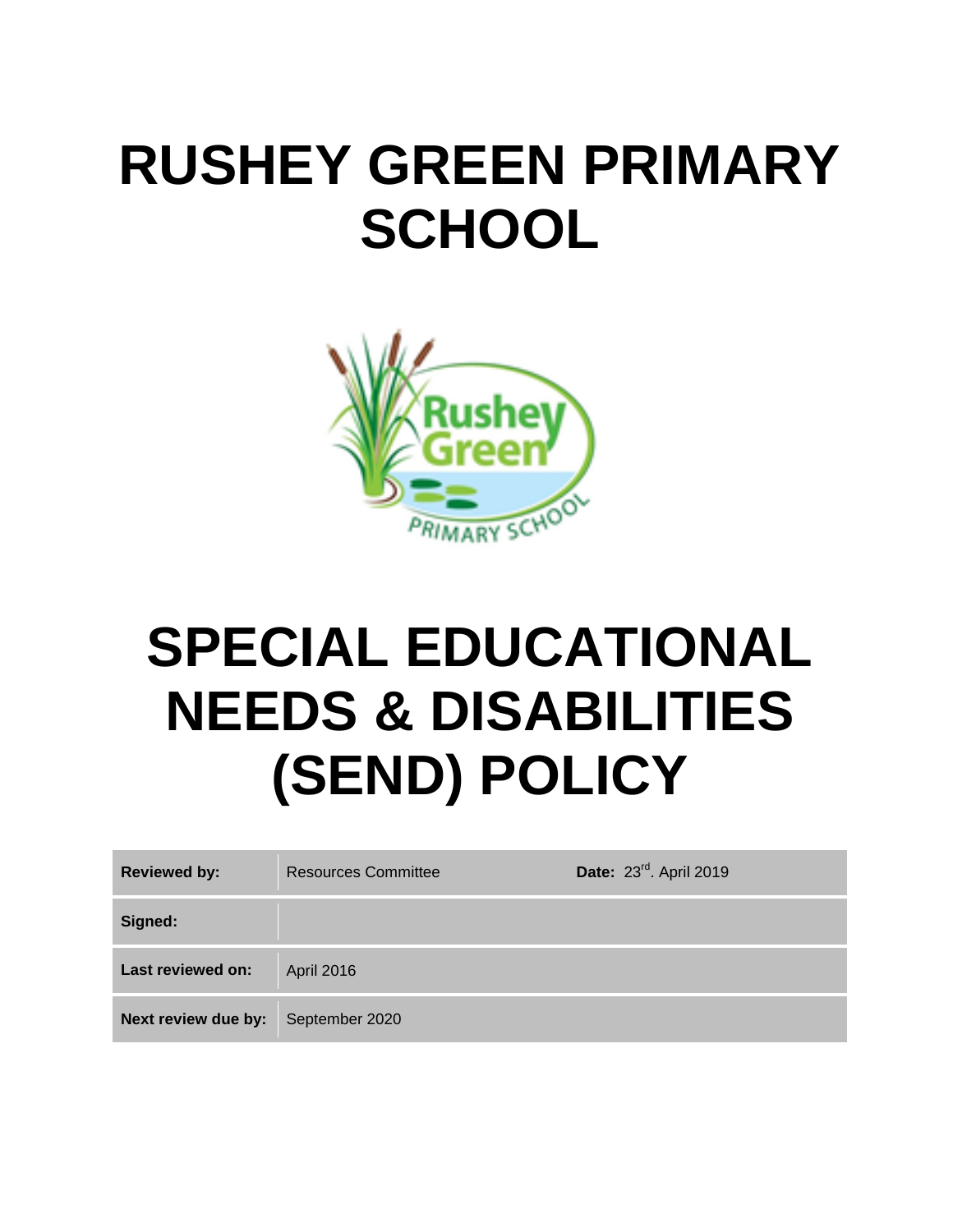## **Mission Statement**

At Rushey Green Primary School we work in partnership with parents to provide an education of the highest quality, which celebrates everyone's success in a happy, caring environment where all our differences are valued. We seek to maximise the life chances of all of our children and encourage their participation as active citizens in society by experiencing a positive learning environment that:

- Has high expectations of everyone
- Values their differences
- Offers respect and dignity
- Is challenging but supportive
- Is broad and balanced

We aim to achieve this by helping children to overcome barriers to learning and enabling every child to participate fully in the curriculum

Rushey Green Primary School Special Needs Policy aims to promote a consistency of approach to meeting children's special educational needs, with a focus on preventative work to ensure that those needs are identified as quickly as possible and early action is taken.

The legal framework for this policy is the Education Act 1996 and the SEND Disability Act 2001 for those children who have a statement of SEND and Code of Practice for Special Educational Needs [2014] and part 3 of the Children and Families Act 2014 for children with an Education Health and Care Plan (EHCP).

The policy is based on the following fundamental principles:-

- A child with special educational needs should have those needs met
- The special educational needs of children will normally be met in mainstream schools.
- The views of the child should be sought, listened to and taken into account
- Parents have a key role to play in their child's education
- Children with special educational needs should be offered full access to a broad, balanced and relevant education, including an appropriate curriculum for the foundation stage and the National Curriculum
- Disabled pupils should not be treated less favourably
- Steps should be taken to ensure disabled pupils are not put at a substantial disadvantage.

A child is deemed to have Special Educational Needs if s/he:-

a) Has a significantly greater difficulty in learning than the majority of children of the same age

b) Has a disability which prevents or hinders them from making use of educational facilities of a kind generally provided for children of the same age within the area of the LA

c) Is under 5 and falls within the definition a or b or would do so if SEND provision were not made for the child.

Many children will, at some time in their educational career, be in such a position. Schools should be sure that the needs of Looked After Children are being met.

Children will not be regarded as having a learning difficulty solely because the language spoken at home is different from the language in which they are being taught.

Rushey Green Primary School is committed to ensuring that all children with SEND whether physical, intellectual, social or emotional, receive appropriate educational provision. **It is expected that such provision will be provided within a normal classroom setting as far as possible**; that it will enable the child to overcome his or her difficulties as far as possible and to develop his or her potential to the maximum.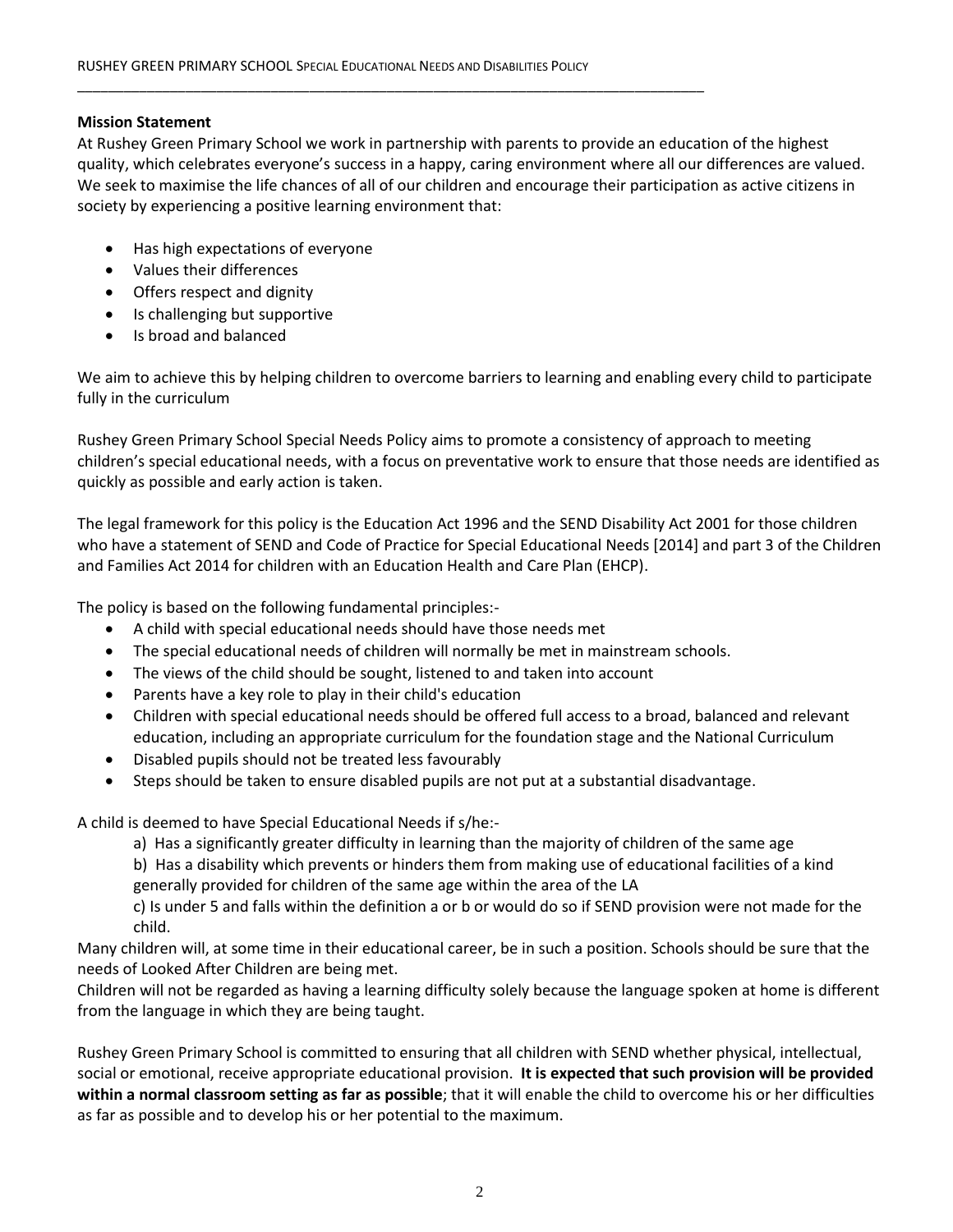This goal is an integral part of our programme for raising standards. We aim to achieve it through a partnership between the school, the child and the child's parents, and Lewisham Education Authority.

The policy will set out the means by which Rushey Green Primary School will endeavour to deliver special needs provision throughout the school; how we will identify and meet the needs of pupils and how we will monitor and assess the improved standards of achievement.

## **The Role of the Governors**

- The Governing Body will have regard to the SEND Code of Practice and should oversee the implementation of any reforms and provide strategic support to the head teacher.
- Key governors, including the nominated SEND Governor will monitor SEND provision through the Standards and Curriculum Committee, which meets termly.
- The Headteacher will report termly to the full Governing Body in accordance with the Committee procedures. Confidentiality will be maintained and only issues of principle and procedure will be discussed.

## **The Role of the SENDCO**

- The day to day operation of the SEND policy.
- The establishment and maintenance of an environment which supports pupils with special educational needs providing leadership in establishing basic classroom practice (learning and behavioural management) that is in line with the SEND policy and all school policies.
- Liaison with Headteacher and Deputy, including regular weekly meetings to discuss children and issues.
- Leading and being responsible for the organisation of a team of teaching and Support Staff [in co-operation with the Deputy Headteacher] in their work with children with SENDs.
- The co-ordination of provision for children with special educational needs and disabilities.
- Liaising with and advising fellow teachers, Teaching Assistants and bought in services such as speech therapy and various psychologists and psychotherapists.
- Organising and contributing to in-service training of staff.
- Teaching some children at SEND Support.
- This teaching involves setting standards and acting as a role model for other staff.
- It focuses the system on the impact of the support provided to that individual child, rather than how children access support according to the category of support to which they have been allocated
- It places emphasis on a graduated approach (assess, plan, do and review)
- The aim is to improve the experience and outcomes of school for all pupils ensuring high quality teaching and learning
- Organising and monitoring educational provision for children with statements and EHC Plans and providing the necessary documentation for their annual reviews. Applying for EHC Plans when deemed necessary or when parents request it and this view is supported by school.
- Maintaining the SEND Register, Individual Educational Plans and other records.
- Liaison with parents of children with SEND in order to build a partnership that ensures their understanding of and participation in educational provision for their child. Ensure they receive regular reports.
- Managing and deploying resources in the most efficient way i.e. SEND Budget, matrix money (in co-operation with SBM)
- Liaison with external agencies and Lewisham Education Authority.
- Lead reviews of SEND Policy and practice and liaise with the designated School Governor.

## **Monitoring**

The success of the school's SEN and Disability policy will be judged against the aims set out above. The Governing body, together with the Senior Leadership Team, will ensure successful implementation of the policy and effectiveness against the following criteria:

That all children are meeting their potential, as far as is reasonable possible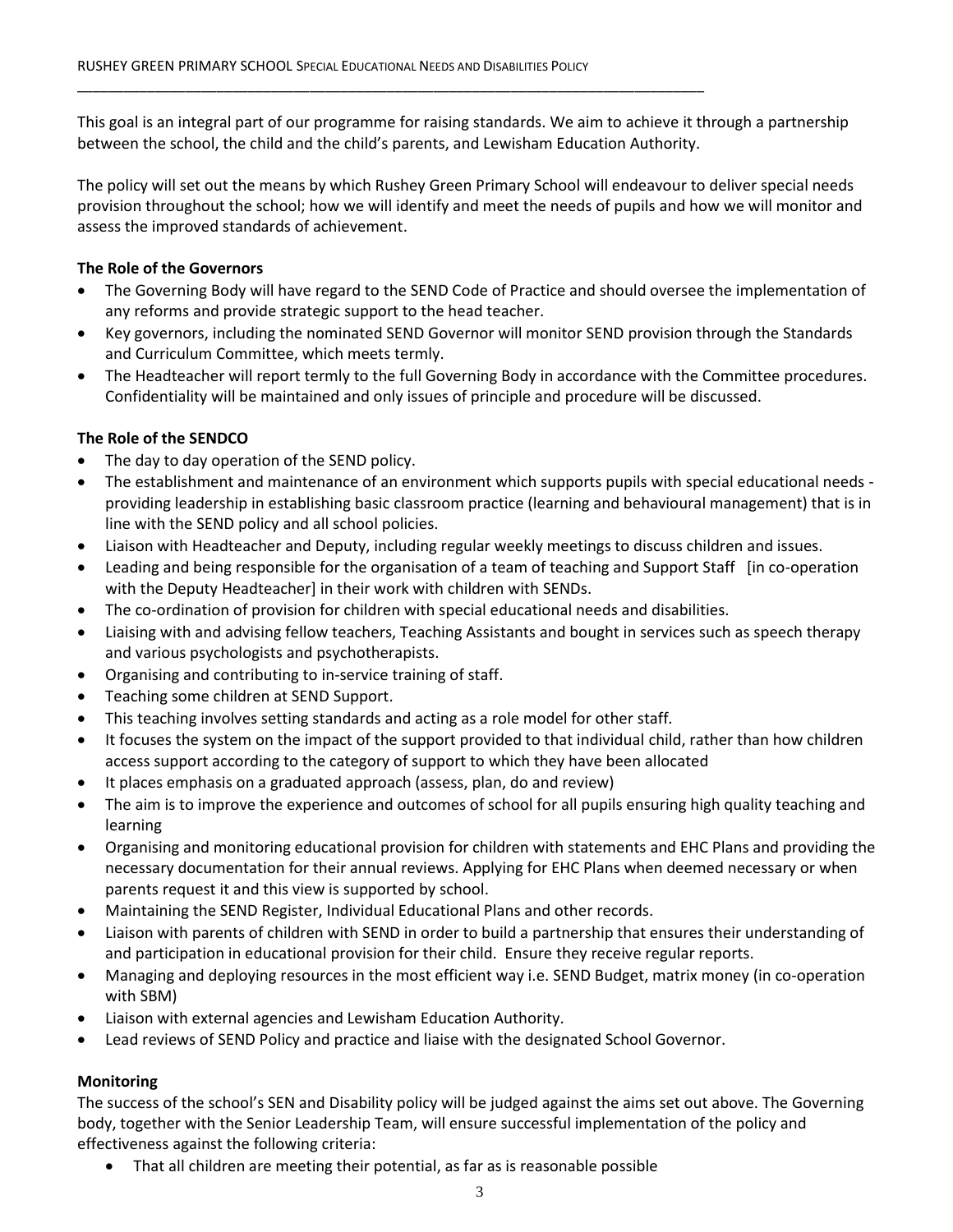- That class teachers feel supported by the SEN provision
- The provision of a whole school positive learning

The range of support made in the school each year in response to identified need is detailed in the Provision Map.

## **Admissions**

Children with Special Educational Needs follow normal admissions procedures. The only criterion for priority is an EHC Plan that names Rushey Green Primary School. Disabled children are not treated less favourably or put at a substantial disadvantage.

If a new child is starting who is known to have Special Educational Needs [information gathered from parents, previous schools or admission forms], the SENDCO and class teacher are alerted by the office staff, who also pass on any relevant records as soon as they arrive. The new child is then monitored by the class teacher. The child is given a chance to settle down and then, if necessary, their behaviour and learning are assessed in a more formal way [see assessment].

If the new child has a statement, an EHC Plan, a disability or a medical condition, other factors are considered:-

- Medical needs
- Cognitive development
- Psychological factors
- **•** Previous school experience
- Accessibility of building
- Resources and equipment.

It may be necessary to employ someone to work with the child or to seek advice from appropriate professionals. A level and style of intervention has to be sought that supports the child but does not detract from their dignity or their ability to learn and work independently.

## **Resources**

Children who have a statement or an EHC Plan receive direct matrix funding from Lewisham. This is spent on personnel and equipment to support that particular child. Funds from the Special Educational Needs budget are used to subsidise statements and EHC Plans. Lewisham now agrees to EHC Plans only for children judged to need 19 hours or more 1-1 support [matrix 6+]. Other money is funded through the Collaborative and should be spent on children who would have received a lower amount of funding.

## **Identification, Assessment & Intervention, Target Setting, Monitoring, Record Keeping**

The importance of early identification, assessment and provision for any child who may have Special Educational Needs cannot be overemphasised. Rushey Green has a variety of procedures in place - some statutory and some specific to the school.

The trigger for considering whether a child is showing signs of having Special Educational Needs is usually an expression of a "concern". This generally comes from a teacher's professional judgement but may also be by a parent, another professional such as a social worker, a support worker or indeed by the child. The school is sometimes notified by the Health Authority that a child joining the Nursery or Reception is likely to have SEND. Such an expression of concern is discussed with the SENDCO. The class teacher and SENDCO then investigate, enlisting the help of other staff, professionals and parents.

In order that a child does not go unnoticed, more formal statutory and in school procedures are in place. In particular, annual end of year assessment results are monitored and children in Y1 are assessed to determine whether they have any difficulties of a dyslexic nature. The school is using Insight tracking system to follow children's progress on a termly basis. Children who are supported by special needs Teaching Assistants have smaller steps of learning assessed each term. Their progress is monitored by the SENDCO.

When a child is from a minority ethnic group care is taken to consider the child within the context of his/her home,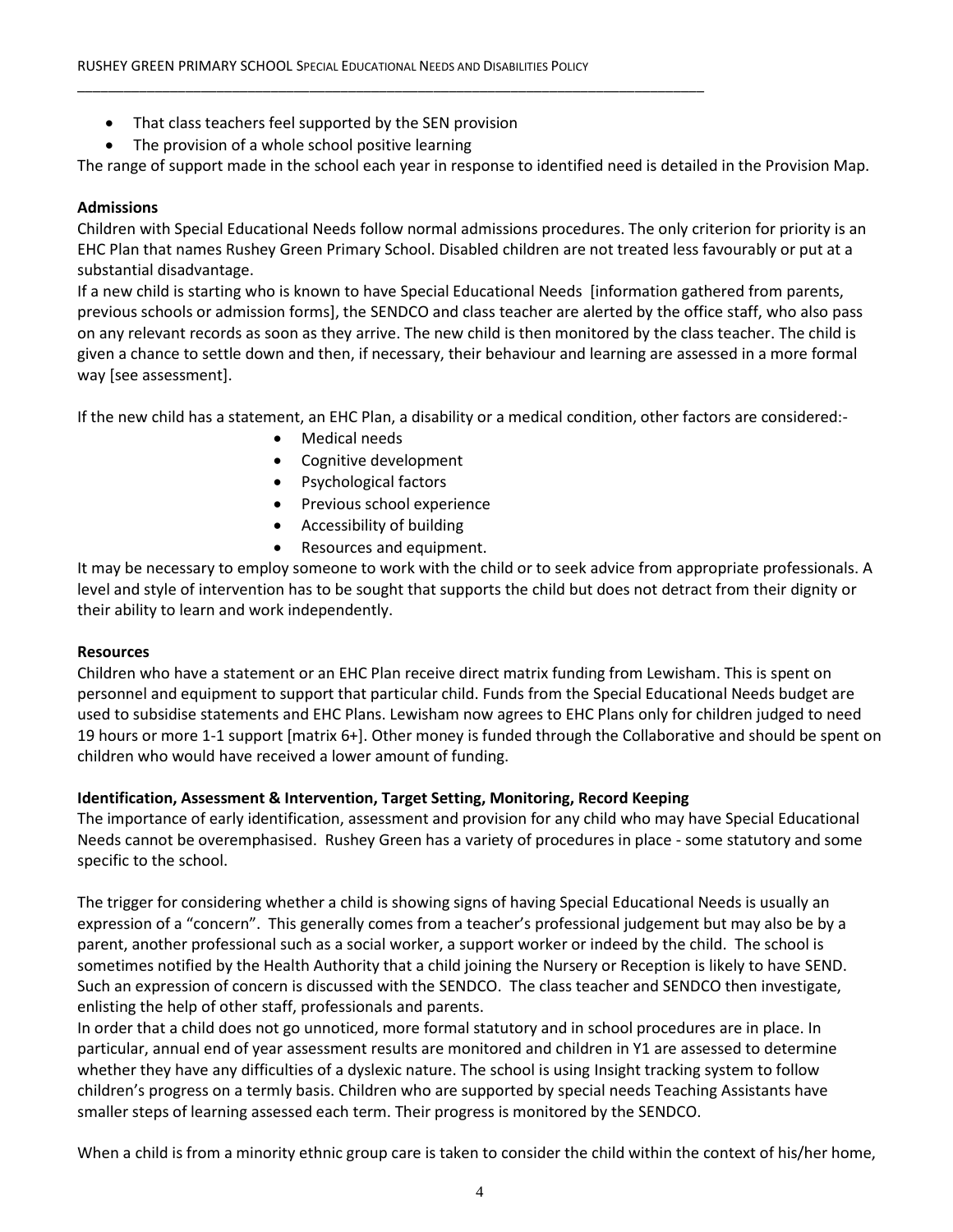language, culture and community. For instance, a child with English as a second language is not automatically placed on the SEND Register if they are experiencing difficulties. The EMAS team's advice would be sought. Where possible, we make use of local sources of advice relevant to the ethnic group (e.g. Whole African Links in Education, The Tamil Association).

## **Assessment and Intervention**

- The procedures outlined under identification naturally form part of our assessment of children with Special Educational Needs. However, further assessments and procedures are available once a child has been placed on the SEND register.
- Assessments are administered by staff within the school and requests are made to the school nurse for information concerning sight, learning, and general medical wellbeing. Parental consent is needed for this information to be released to the School.
- For a list of outside agencies please see External Support section of this policy.
- All adults within the school and from outside undertake their work with children in the open. Blinds may be drawn down part way to minimise distractions for a child but they are never fully closed.

## **The Graduated Approach**

The new Code of Practice lays out a model of action and intervention in schools and early education settings to help children who have may have special needs.

**SEND Support**: a graduated approach to identifying and meeting SEND, with schools involving parents in identifying needs, deciding outcomes, planning provision and seeking expertise at whatever point it is needed. Where necessary specialist assessments and advice are requested to help fully support a child's individual needs in school. **Educational Health Care Plans:** Children with Education Health & Care Plans receive a specific amount of money from the Borough in which they reside. The School spends this money in such a way as to meet the provision outlined in the child's statement or plan. This almost always involves 1-1 support from a Teaching Assistant with regular assessment from one or more outside agencies. The school makes a financial contribution to most statements.

## **Target Setting**

- Targets are currently set twice yearly for children on the special needs register in the form of Individual Education Plans. However these will be phased out as a new system of monitoring a child's progress replaces them. These targets are currently set by class teachers in collaboration with the class teacher, teaching assistants, the SENDCO, professionals outside the school, parents and the child.
- Currently all children in the school have targets set at Open Evening generally relating to English and Maths. Children on the SEND Register will generally have 3 or 4 targets related to a variety of academic, behavioural and/or social issues. All targets are very specific and achievable. Frequently they are tied in with the school certificate system so that the child is rewarded for progress and achievement.
- Children are involved in target setting. They discuss their targets with their teacher before each open evening.
- A very small number of children in the school respond negatively to targets and praise. Indeed, targets may serve only to focus their difficulties onto that issue. Other procedures such as "limited praise statements" or targets that are not discussed with the child are adopted in these cases.

## **Monitoring Children on the SEND Register**

- Currently all children at SEN Support or with statements and EHC Plans have an Individual Educational Plan (IEP). The child's class teacher writes these in collaboration with other staff working with the child and parents. Some other children may also require an IEP at the discretion of the SENDCO and/or class teacher.
- Until they are replaced IEPs are reviewed twice a year. Progress is monitored using tracking systems. If targets have been achieved new ones are suggested. In the first weeks of the Autumn and Summer class teachers review and write the IEPs for all children who have statements or were previously on SEN Support.
- Children are removed from the register if and when they are deemed to have met their targets to such an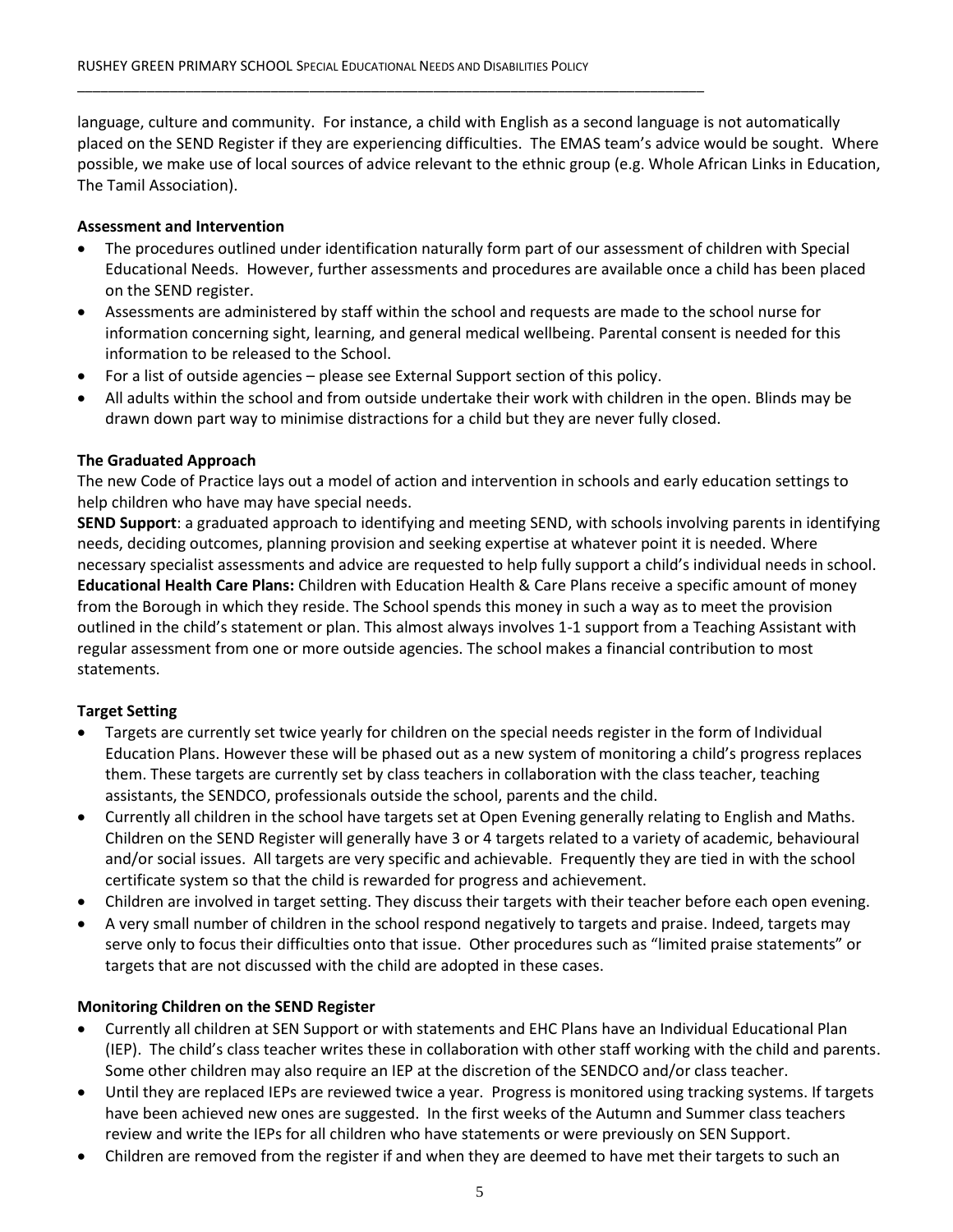extent that they have overcome their specific need or difficulty.

- This is a basic minimum. More informal discussions take place throughout every term. The SENDCO is available to Teaching Assistants and teachers for specific appointments but also spends many lunchtimes, playtimes and before and after school discussing children with staff.
- The SENDCO has a list of children with whom she speaks or monitors on a weekly basis. Children who receive specific 1-1 support from the SENDCO are monitored weekly. These children are involved in setting their own targets and monitoring their own progress. Almost all children are told what their targets are and are given a chance to discuss them.
- If a child is causing particular concern at any one time or we wish to gather specific information about their work, behaviour or well-being, class teachers, support workers and lunchtime supervisors may be asked to observe them more closely and keep daily or weekly notes on them.
- The scholar pack computer programme enables the SENDCO and Headteacher to monitor the SEND Register and specific children/groups of children on it.

## **Record Keeping**

- The SENDCO keeps files of a child's IEPs, meetings with parents, professional reports and recommendations and other relevant information. These are kept in individual files. These files are accessible to all staff working with the child and, on request, to parents.
- The scholar pack computer programme is in the Admin. Office, Head Teacher's Office and Deputy Headteacher's room.
- Class teachers and some Teaching Assistants keep their own SEND file.
- Records are kept until a child leaves the school when they are passed onto the child's new school.
- Children with SEND are tracked on the Insight tracking system as are all children in the school.

## **Curriculum**

- All children with Special Educational Needs have access to the National Curriculum and Individual support supports classroom work.
- In some circumstances some children with Special Educational Needs are withdrawn from the main class and work separately in a small group or individually.

This can be for a variety of reasons

- 1. Work with an outside agency (e.g. speech and language therapy, psychotherapy etc.)
- 2. frequent hospital visits, medical absences
- 3. specialist support e.g. visit from physiotherapist or need to follow physiotherapy programme
- 4. 1:1 support and group withdrawal to follow a specific literacy or Numeracy programme.
- Wherever possible, such withdrawals are kept to a minimum and teachers work hard to include children in all tasks the class undertake. Teachers differentiate their teaching and the tasks children are given in order that children with Special Educational Needs can be part of all topics undertaken and have access to the National Curriculum.
- Rushey Green Primary School works as a whole in seeking strategies for differentiation to benefit all children.
- It is the responsibility of the class teacher to plan or oversee planning for all the children in their class

## **SEND Curriculum**

Children receiving Special Educational Needs support in School follow the national curriculum and their work is planned by their class teacher & other specialist teachers with support where appropriate from the SENDCO and other professionals. We aim to adopt a multi-sensory approach so that children are given a range of ways of experiencing learning and can find the ways of learning that most suits them. Children have access to particular ICT programmes.

We receive support and advice from outside agencies particularly from the Drumbeat Outreach Service, Speech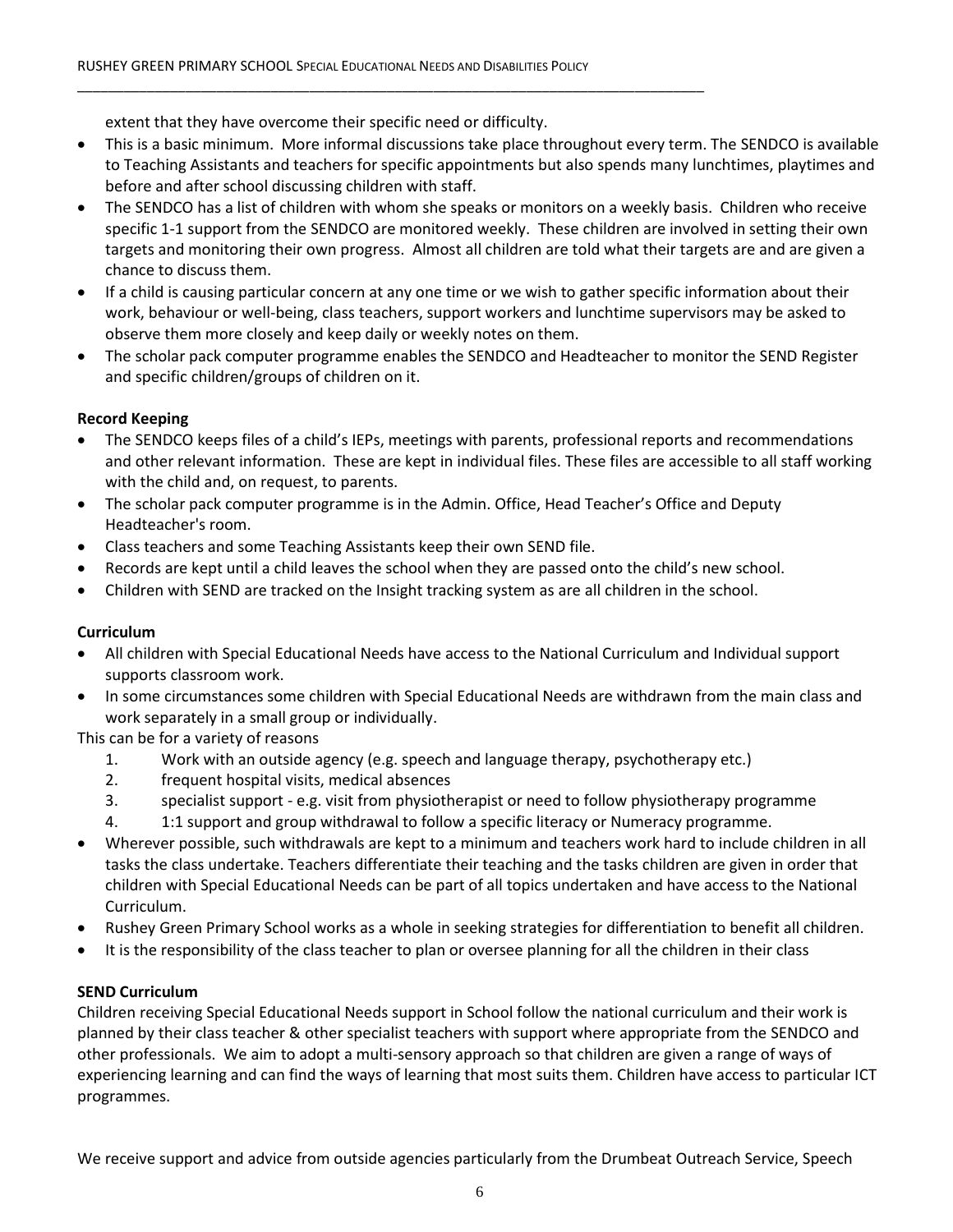and Language Services, the Educational Psychology Service and Lewisham's specific learning difficulties team.

## **Integration**

- It is the aim of the Government, Lewisham Education Authority and Rushey Green Primary School that, where possible, children with special educational needs will have their needs met in mainstream schools. Such integration is not simple and requires commitment from the Governors, the Headteacher, all staff, parents and children if it is to be achieved in a positive and successful way.
- At Rushey Green we regard ourselves as an inclusive school that welcomes children from many different backgrounds and with many different needs. We welcome children with EHC Plans and work to ensure these are funded at a level that will enable us to give the child in question adequate and positive support.
- All staff at Rushey Green aim to create a welcoming and individual atmosphere which helps children to feel safe and valued and eager to learn.
- It is not just children with EHC Plans who can feel isolated and threatened. Many children fear bullying and exclusion. For children with Special Educational Needs these fears are heightened by their awareness that they are failing to achieve in one or many ways, and could easily be picked out as "different".
- Social, physical and curricular integration for all children is our aim.
- We set about achieving this firstly by including all children in all activities wherever possible. All staff seek to behave towards children with Special Educational Needs in such a way that we act as a positive role model for other children. Through the curriculum and classroom work, class discussions, circle time and assemblies we aim to make our commitment explicit and seek to encourage children to be open and inclusive.
- If we reprimand children we criticise the behaviour not the child.
- In the stories we choose to read, and in our work to counter bullying, we seek to deal with issues of difference, tolerance and acceptance.
- Special arrangements are made to include all children in class trips e.g. use of taxis, limiting a walk at Horton Kirby. If necessary, special arrangements are also made for a particular Lunchtime Supervisor to be named to a child as the person they should seek if they have a problem at lunchtime.
- The school takes account of the SEND Disability Act 2002 when planning building work, when reviewing policies and when enrolling new pupils.

## **The Centre for the Deaf**

- Rushey Green Primary School has a resource for pupils with hearing impairment. The Resource admits those pupils who use their residual hearing, supported by appropriate amplification, to develop understanding and use of spoken language, and whose hearing impairment is their main area of need.
- Pupils with hearing impairment who are admitted to the Resource usually have an Educational Health Care Plan (EHCP). If they don't, we apply for one. Pupils are based in the mainstream in their age appropriate class and are withdrawn for specific speech and language, English and Maths work.
- The Centre is managed by a Teacher of the Deaf. [Please see the policy for pupils with hearing impairment for further information.]

## **Parents.**

- The relationship between parents of children with special educational needs and the school has a crucial bearing on the child's educational progress and on the effectiveness of any action the school may take. In order to maximise children's progress we aim to build a partnership with parents and to take account of their wishes, feelings and knowledge at all stages. By working with parents we hope to pool our responsibilities towards the child so that provision can be made effectively.
- We aim to ensure that parents of children at Rushey Green are open and confident in working in partnership with us and with other professionals. We aim to support parents who may feel threatened by the system they find their child in. SEND files are available to parents who ask to see them. We aim for a full exchange of information.
- If parents initially wish to express a concern about their child they should first approach the class teacher. If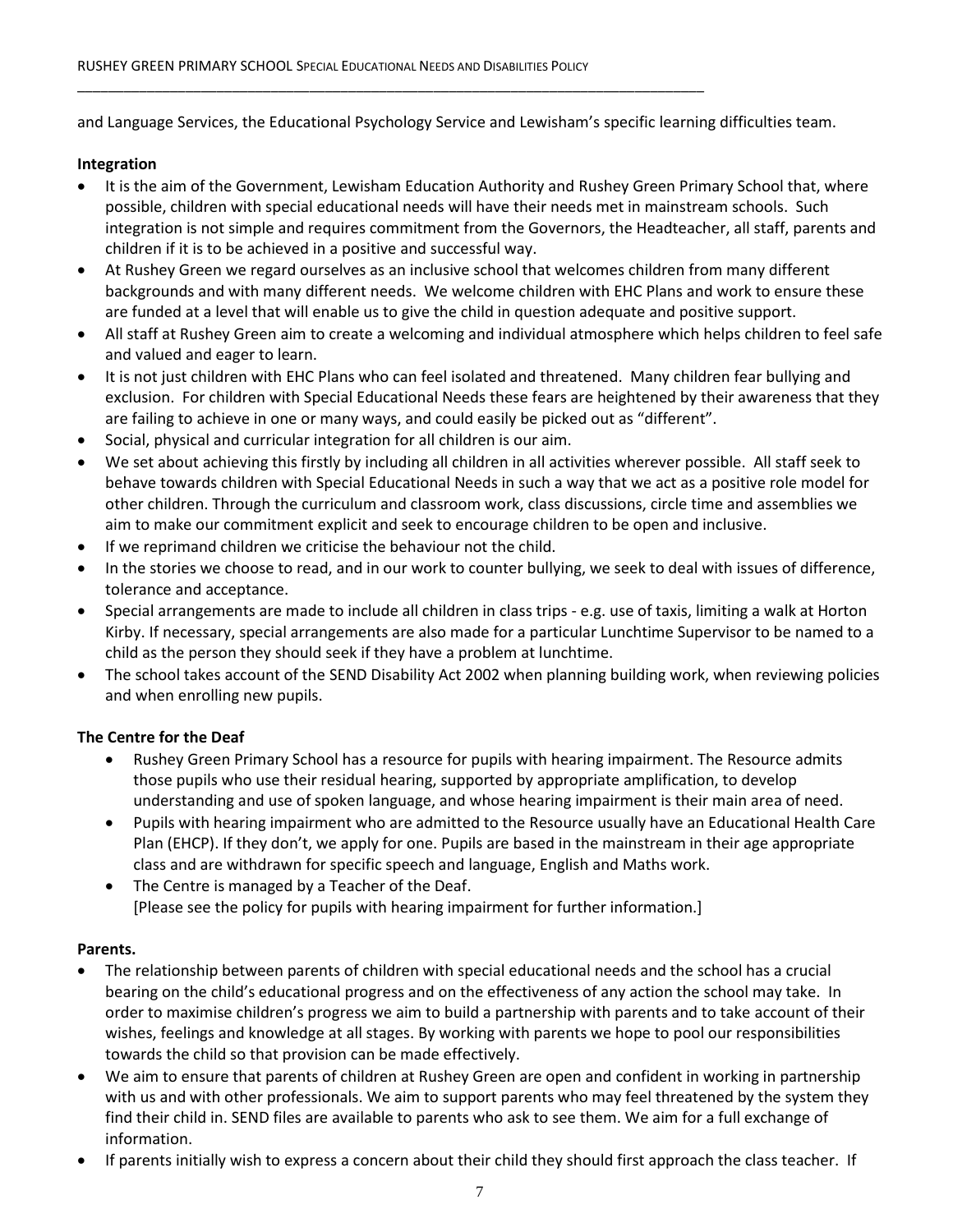the difficulty cannot be quickly dealt with, the Headteacher or SENDCO will become involved. If it is the school who wish to raise an issue with the parent, the class teacher, SENDCO or Headteacher may approach the parent depending on the nature and/or severity of the concern.

- Both the Headteacher and SENDCO make dated notes of all such meetings and these are kept in the SEND files.
- Parents are kept involved and informed through both formal and informal means. Open evenings are held in October and February or July, at which IEPs are discussed, added to and signed. They receive a report in the summer. Children with an EHC Plan discuss their child's progress with the class teacher or SENDCO at least once each term. On occasion, arrangements are made to report to parents in person, by phone or by letter or report book once a week or at the end of each day. The SENDCO and teachers make themselves available to parents before and after school and parents are able to make specific appointments if they so wish and can communicate through homework and reading folders.
- Rushey Green has an active Rushey Green School Association (RGSA).

## **Complaints**

- Whenever communicating with parents we aim to inform them of both the positive and the negative aspects of their child's progress and to involve them in programmes for helping their child. We recognise that some parents may at times feel dissatisfied with our efforts on behalf of their child. They may disagree as to whether the child has a Special Educational Need at all; as to the nature of that Special Educational Need or as to the nature of the support their child requires. Rushey Green Primary School has adopted Lewisham Education's complaints procedure.
- If a parent wishes to make a complaint on any matter to do with Special Educational Needs, they should discuss the matter with the class teacher first. If the matter is unresolved they should make an appointment with the SENDCO and/or Headteacher to see if it can be resolved at an informal level.
- Parents will be made aware of Lewisham's Partnership Project given a leaflet and advised to contact the Parent Partnership Advisor, if they wish. A leaflet is displayed on the Parents' notice board. These parent partnership services have been strengthened as a result of the new Code of Practice.
- If a parent is still dissatisfied, they should obtain a copy of the complaints procedure and follow the steps outlined in it.

## **INSET**

- Staff at Rushey Green are keen to develop their expertise by attending relevant courses to promote continuous professional development (CPD).
- INSET training for Special Educational Needs is funded by the Standards Fund and comes from the Government. This category of funding supports training that takes place on site, at Lewisham's Professional Development Centre and elsewhere. Rushey Green buys into a Service Level Agreement with Lewisham for training for both teachers and Support Staff. Outside courses are generally more expensive.
- The SENDCO and the Deputy Head allocate this money. Staff may ask to go on certain courses that interest them or they may be asked to attend.
- The SENDCO will arrange training for staff in line with the needs of the school.
- Our basic aim is to train all support staff to work with children with Special Educational Needs. All have completed courses in ICT, classroom support and playground behaviour. Many have attended courses in specialisms such as Art, Speech Therapy, Sounds Write and alternative communication systems. We have paid for many Teaching Assistants to undertake NVQs. Others have undertaken such courses in their own time and at their own expense.
- The SENDCO, Learning Support Teacher and the teachers working with children with EHC Plans are encouraged to attend relevant courses and training needs are identified during the performance management process as well as at other times.
- Staff are expected to fill in an evaluation of each course they attend so that we know which ones are effective in raising standards of teaching and learning. Teachers report back to staff meetings. The SENDCO may organise staff meetings to pass on knowledge gained from courses - e.g. meetings about classroom management.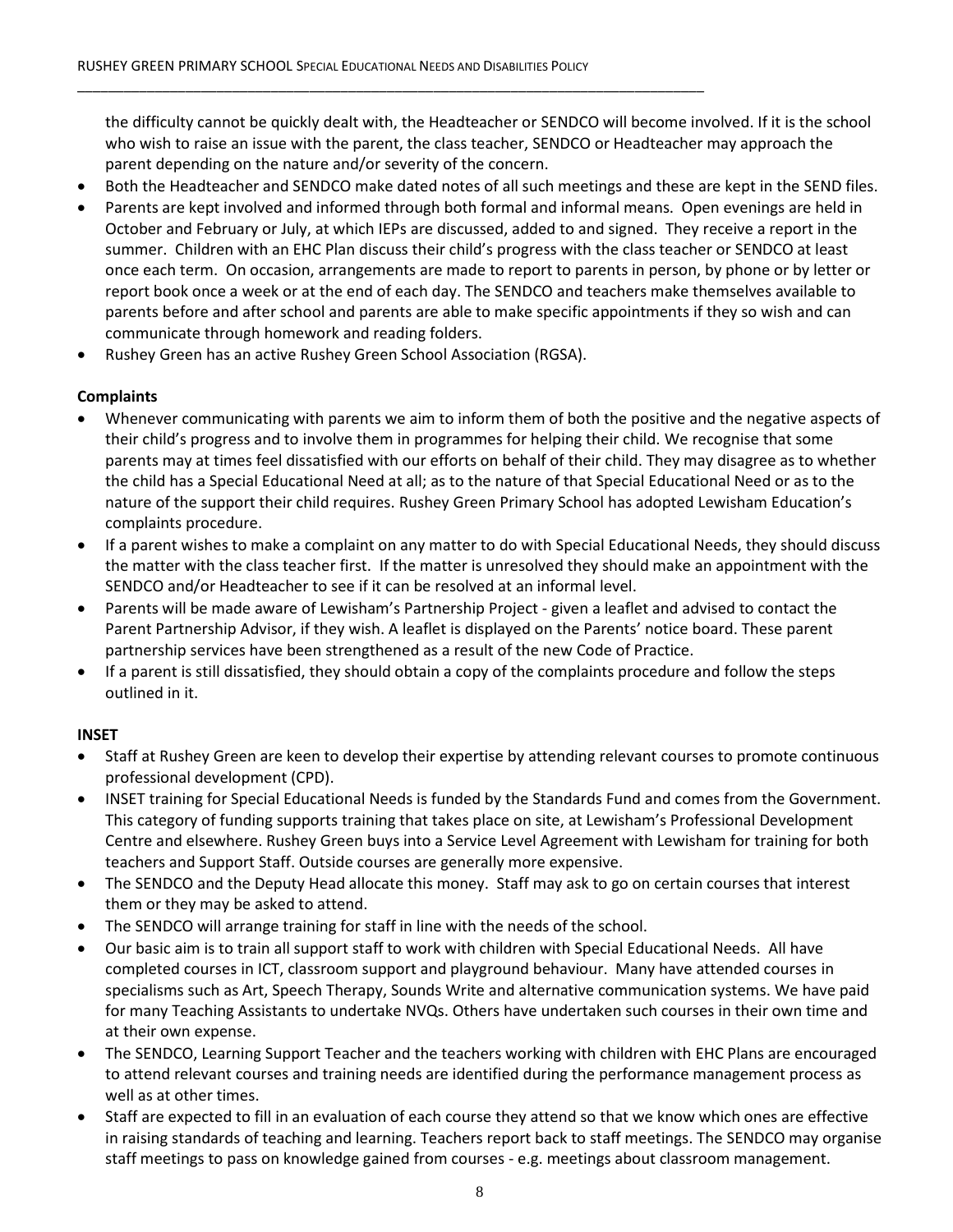#### **External Support**

- The SENDCO and all those concerned with Special Educational Needs must, of necessity, work with a variety of professionals from agencies external to the school. We aim to work in partnership with those agencies - a partnership that involves the full exchange of information.
- The SENDCO normally meets with the professionals from these agencies. Teachers and Support Workers may be asked to talk or work with such visitors if they have information and advice concerning a particular child.
- We now have to buy support from these agencies.

Below is a list of agencies involved with Rushey Green.

- Educational Psychology Service
- Speech & Language Therapy Services
- **EXEC** Lewisham Early Intervention Team
- **Targeted Family Support**
- **Lewisham SEND Team**
- **EXTE:** Lewisham Specific Learning Difficulties Team
- **School Nursing Service**
- Diabetes Nursing Team
- **Epilepsy Nursing Team**
- **EXTE:** Lewisham Youth Service Keyworker Service
- **Drumbeat Outreach Team**
- Lewisham Children and Families Social Work Team
- Lewisham Young Carers Social Work Service
- Lewisham Children with Disabilities Social Work Team
- Child & Adolescent Mental Health Service.
- **Early Years Team.**

*Many of these agencies are based at Kaleidoscope*, *Lewisham and Greenwich NHS Trust*

#### **Success Criteria**

- Systems are in place to identify children with special educational needs as early as possible.
- Accurate assessments are made to inform target setting.
- Staff development fosters curriculum access for all children.
- **The views of the child are taken into account.**
- There is a true partnership with parents.
- The child's progress against targets is regularly reviewed.
- Children are making progress against target.
- Children are improving and, where appropriate, coming off the SEND register or getting greater support.
- Children with special educational needs and disabilities are participating fully in the life of the school.

#### **Glossary**

- SENDCO Special Educational Needs and Disabilities Co-ordinator
- SENDs Special Educational Needs
- MATRIX MONEY Level of funding per child from Lewisham
	- IEP Individual Educational Plan
- SBM School Business Manager
	- AEN BUDGET Additional Education Needs Budget
- PACT PACT Parents and Children together
- RGSA Rushey Green Primary School Association